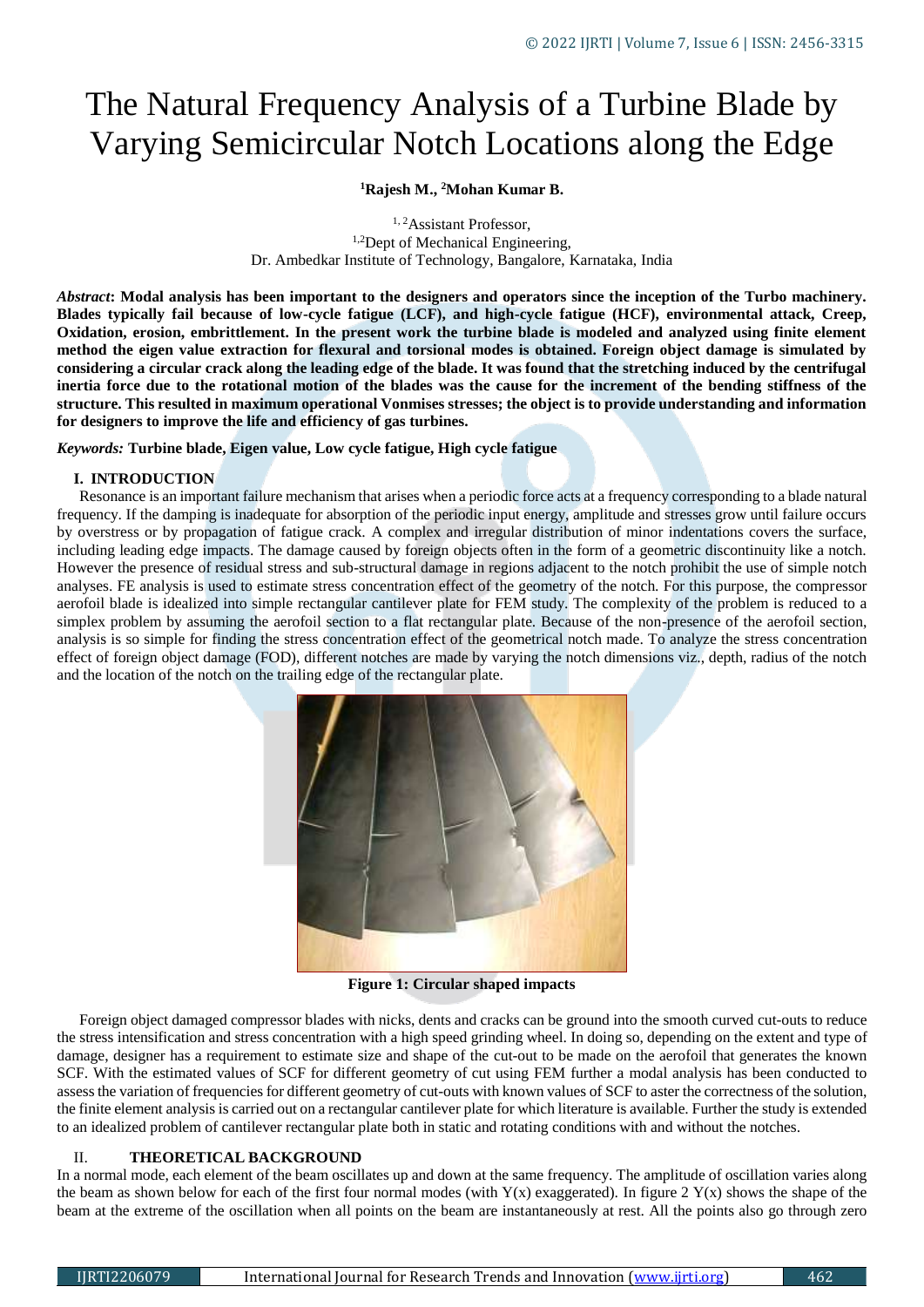$\rho A$ 

displacement at the same time. Y(x) is the vertical displacement relative to the fixed end, and the horizontal scale is expressed as a  $\frac{dY(x)}{dx} = 0$ 

fraction of the full length,  $\ell$ , of the beam. In formal terms, a cantilever is a beam that is constrained to have  $Y(x) = 0$  and dx at  $x = 0$  and the other end free.



## **Figure 2: Mode Shapes**

The parameters that determine the shape,  $Y(x)$ , are as follows:

- $\ell$  The length of the beam [m]
- A The cross-sectional area of the beam  $[m^2]$
- $\rho$  The mass density of the material [kg m<sup>-3</sup>]
- E Young's modulus for the material [kg m<sup>-1</sup> s<sup>-2</sup>]
- I A geometrical property called the second moment of area of the cross-section. For a rectangular cross-section of width, w,

$$
I = \frac{wd^3}{12}
$$

The theoretical expression for the displacement of the free end of a static cantilever is:

$$
Y(\ell) = \frac{\rho Ag}{8EI} \ell^4
$$

[g is the acceleration due to gravity]

and thickness, d, this is given by

If, in addition, a load of mass m is suspended from the free end the displacement is increased to

$$
Y(\ell) = \frac{\rho Ag}{8EI} \ell^4 + \frac{mg}{3EI} \ell^3
$$

Measurements on the static beam can therefore give information about groups of parameters, such as EI or EI. We shall see that these parameters are relevant to its dynamic behaviour.

In mode 1, all parts of the beam move, except the fixed end. In mode 2 there is a stationary point, or node, away from the end (at  $x/\ell = 0.784$ ). In mode 3 there are two nodes, and so on.

### *For Flexural Modes*

The Natural frequency of flexural modes

$$
\omega_n\!=\!\beta 2n\;\sqrt{\left(\mathrm{EI}\;/\;\!\rho L\right)}
$$

The vibration of beam with constant mass and stiffness is given by

$$
EI\frac{\partial^4 \bar{y}}{\partial \bar{x}^4} + m\frac{\partial^2 \bar{y}}{\partial \bar{t}^2} = \bar{f}(\bar{x}, \bar{t}), \qquad 0 < x < l,
$$

Substituting the above expression into the homogeneous form

$$
Y^{(4)}T+Y\ddot{T}=0
$$

$$
\frac{Y^{(4)}}{\mathbf{Y}}=-\frac{\dot{T}}{\mathbf{\pi}}=\beta
$$

where  $\beta_i$  is the jth positive root of the equation

$$
\cos \beta_j \cosh \beta_j = -1,
$$
 and  $\alpha_j = \frac{\cosh \beta_j + \cos \beta_j}{\sinh \beta_j + \sin \beta_j}$ 

#### *For Torsional Modes*

The angular frequencies,  $\omega_n$ , of the normal modes, are given by

$$
\omega_n=2\pi\omega_n=\frac{\theta_n^2}{\ell^2}\sqrt{\frac{EI}{\rho A}}=\theta_n^2\sqrt{\frac{EI}{\rho A\ell^4}}
$$

θn is a number. The general solution Y(x) of the form

$$
Y_n(x) = \cosh\left(\theta_n \frac{x}{\ell}\right) - \cos\left(\theta_n \frac{x}{\ell}\right) - \sigma_n \left[\sinh\left(\theta_n \frac{x}{\ell}\right) - \sin\left(\theta_n \frac{x}{\ell}\right)\right]
$$

In which the  $\theta_n$  are the solutions of cosh ( $\theta_n$ ) cos ( $\theta_n$ ) = -1 And the  $\sigma_n$  are given by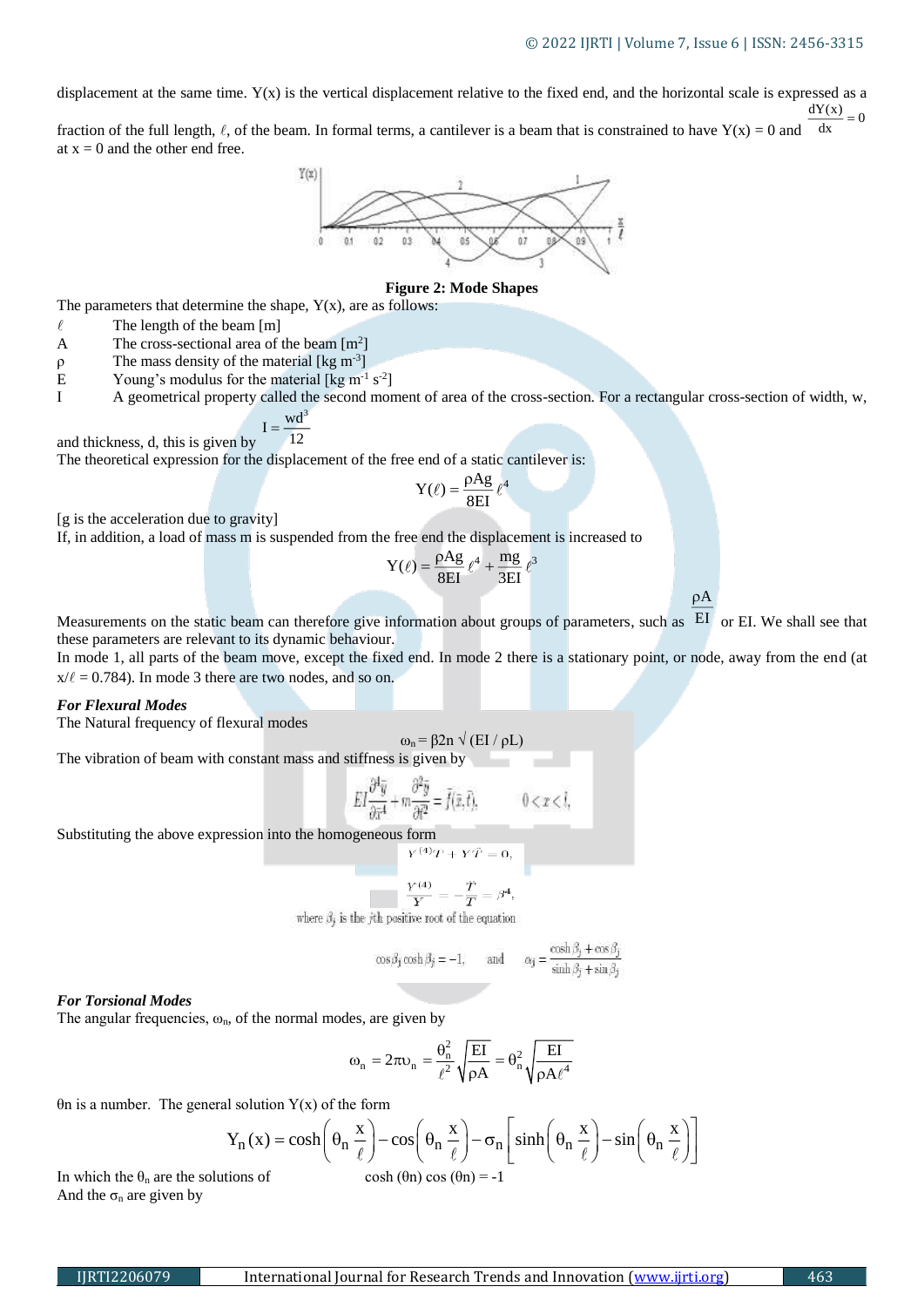$$
\sigma_n = \frac{\sinh(\theta_n) - \sin(\theta_n)}{\cosh(\theta_n) + \cos(\theta_n)}
$$

## **III. FINITE ELEMENT FORMULATION**

The plate geometry shown in figure is modeled and meshed by using ANSYS macros which is to be entered in the command prompt box of ANSYS. The dimensions of the plate are length L=200mm, width D=50mm and thickness t=5mm and modeled by using the RECTNG or BLC4/ BLC5 macro commands under /PREP7 pre-processor by giving the equalent dimensions of the plate in the respective working plane coordinates.



**Figure 3: Finite Element model of a Rectangular Blade**

The material taken for the plate is steel, have properties

Young's Modulus  $= 2.1e^5$  MPa.

Density =  $7850$  Kg/m<sup>3</sup>

Poisson's ratio  $= 0.3$ 

The material is assumed to be in linear isotropic elastic condition.

The blade is assumed to be rotating at a speed of 15000 rpm and the angular velocity of the blade is calculated from the available data as

$$
\omega = \frac{2\pi N}{60} = \frac{2\pi * 15000}{60} = 1570.796 \text{rad} / \text{sec}
$$

The model is marked into areas by lines for map meshing around the notch geometry and the macros used issued for material properties are entered by the commands MP, DENS-for density, MP-EX for Young's modulus and MP-PRXY-for Poisson's ratio in this context. The element type for this model taken is PLANE42 and SOLID45and written in macro commands by using ET-for element type. The model is fine meshed and coarse meshed the LESIZE-line element size and divisions and AMESH-area mesh as shown in figure .after meshing the plane 42 element, then the plane 42 element type is extruded to SOLID45 by using the EXT command. After extruding the PLANE42 elements are deleted and the nodes along  $z=0$  are selected. The model is arrested in X, Y and Z direction by selecting the nodes to be fixed with D. The node selection is made by the NSEL with S or R command.

The solution phase begins with /SOLU command and the modal analysis type is switch on by writing ANTYPE, 1. The problem is solved by using the SOLVE *macro* command. The Post processing of results can be carried by the sequence of /POST1. The model consists of 4800 SOLID45 elements.

## **IV. RESULTS AND DISCUSSIONS**

The Free and Forced Vibration Analysis of Rectangular Cantilever beam were done for various notch parameters to obtain the Natural frequencies and Dynamic responses of the beam. The average natural frequency for First Flexural (1F) and First Torsion(1T) for notch dimension h=20mm is shown in figure 4 and notch radius ranging from 1 to 10mm increased in steps of 1mm are 371.928 Hz and 892.041 Hz respectively. It is observed that the 1 F frequency decreases. The centrifugal force is applied along the leading edge where the notch is present.



**Figure 4: FEA model of rectangular blade with semicircular notch at h = 20mm**

The centrifugal force is obtained from the angular velocity which is calculated from the constant engine speed of 15000 rpm. The notch radius is varied from 2 mm to 10 mm in steps of 2 mm with the various location heights of 20 mm, 80 mm, 100 mm, 120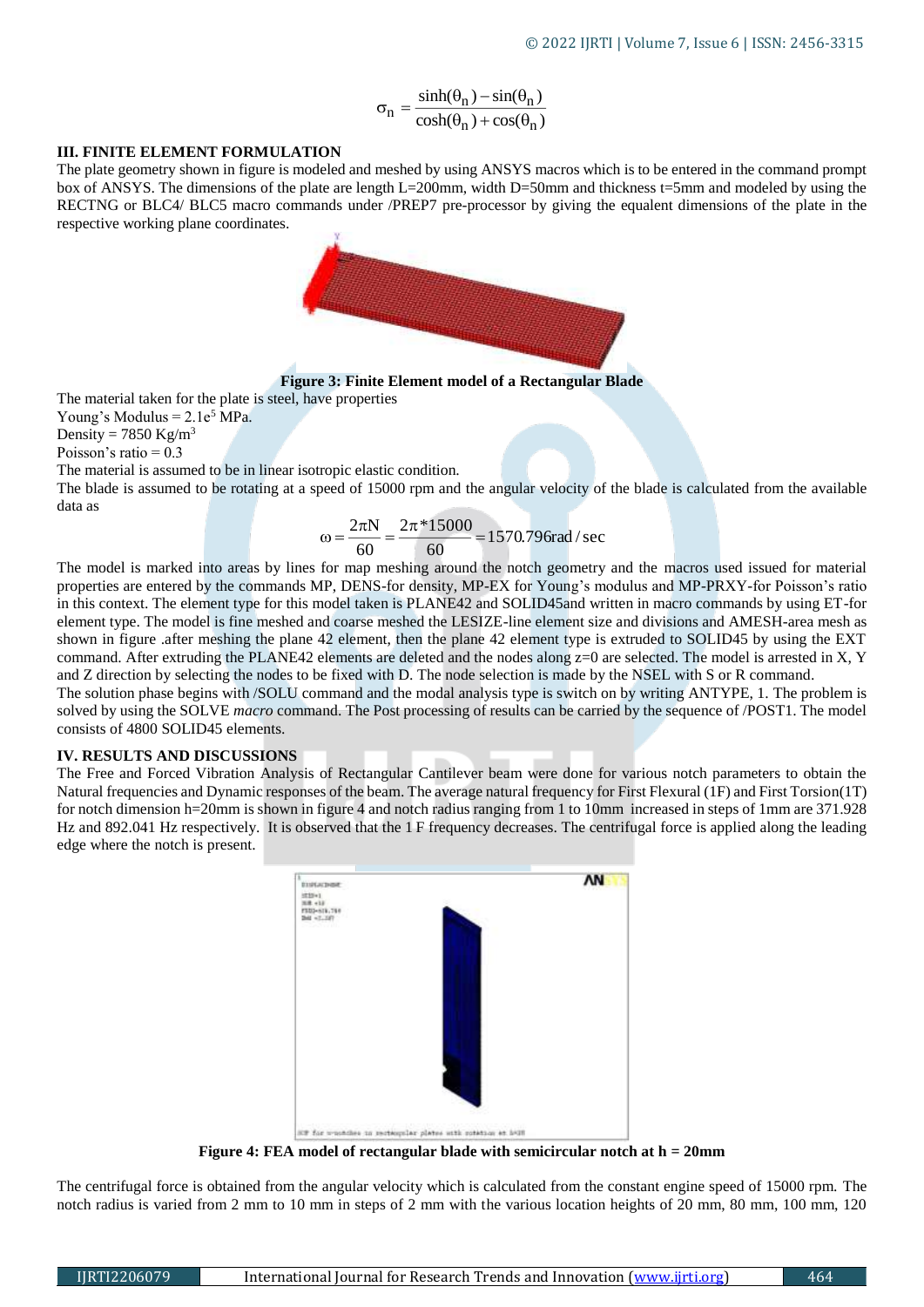mm, and 150 mm from the root to tip of the blade along the leading edge It is observed that for 2 mm, radius of notch and for the locations mentioned, frequency decreases from the root to the tip of the blade. The percentage decrease in 1F frequency for 2 mm notch radius, from the initial height of 20 mm to the final height of 150 mm is 0.145%. as shown in figure 5.



**Figure 5: 1F mode of rectangular blade with semicircular notch at h = 20mm**

For further increase of the notch radius in steps of 2 mm for the locations mentioned, frequency increases from the root to the tip of the blade. The percentage increase in 1F frequency for 4 mm notch radius, from the initial height of 20 mm to the final height of 150 mm is 0.02%. For further increase of the notch radius for 6 mm, and for mentioned height the percentage increase in frequency for 1F frequency is 0.3%, as shown in Graph 1.



**Graph 1. 1F Modal Frequency for different Notch Radius and at different Heights**

First Torsional frequency (1T) for notch location at a distance of 20 mm from the root and for the notch radius of 1 mm, the 1T frequency is 906.605 Hz shown in figure 6. As the notch radius is increased from 1 mm to 10 mm in steps of 1 mm, the 1T frequency decreases, the decrease in the frequency is marginal. For 10 mm notch radius 1T frequency obtained is 868.439 Hz, the maximum percentage decrease in frequency is around 4.20%.

Comparison of First Torsional (1T) frequency for different notch radius varied from 2 mm to 6 mm in steps of 2 mm with varying location of the notch height of 20 mm, with the varying location of notch height 80 mm, 100 mm, 120 mm and 150 mm from the root to the tip of the blade along the leading edge variation in the frequency is marginal as shown in graph 2. For the initial parameters the Second Flexural (2F) frequency is 1201 Hz, as the notch radius is increased from 1 mm to 10 mm in steps of 1 mm, with constant location height of 20 mm, the 2F frequency decreases. The (2F) frequency for 10 mm notch radius is 1195 Hz. The maximum percentage decrease in 2F frequency is around 0.499%.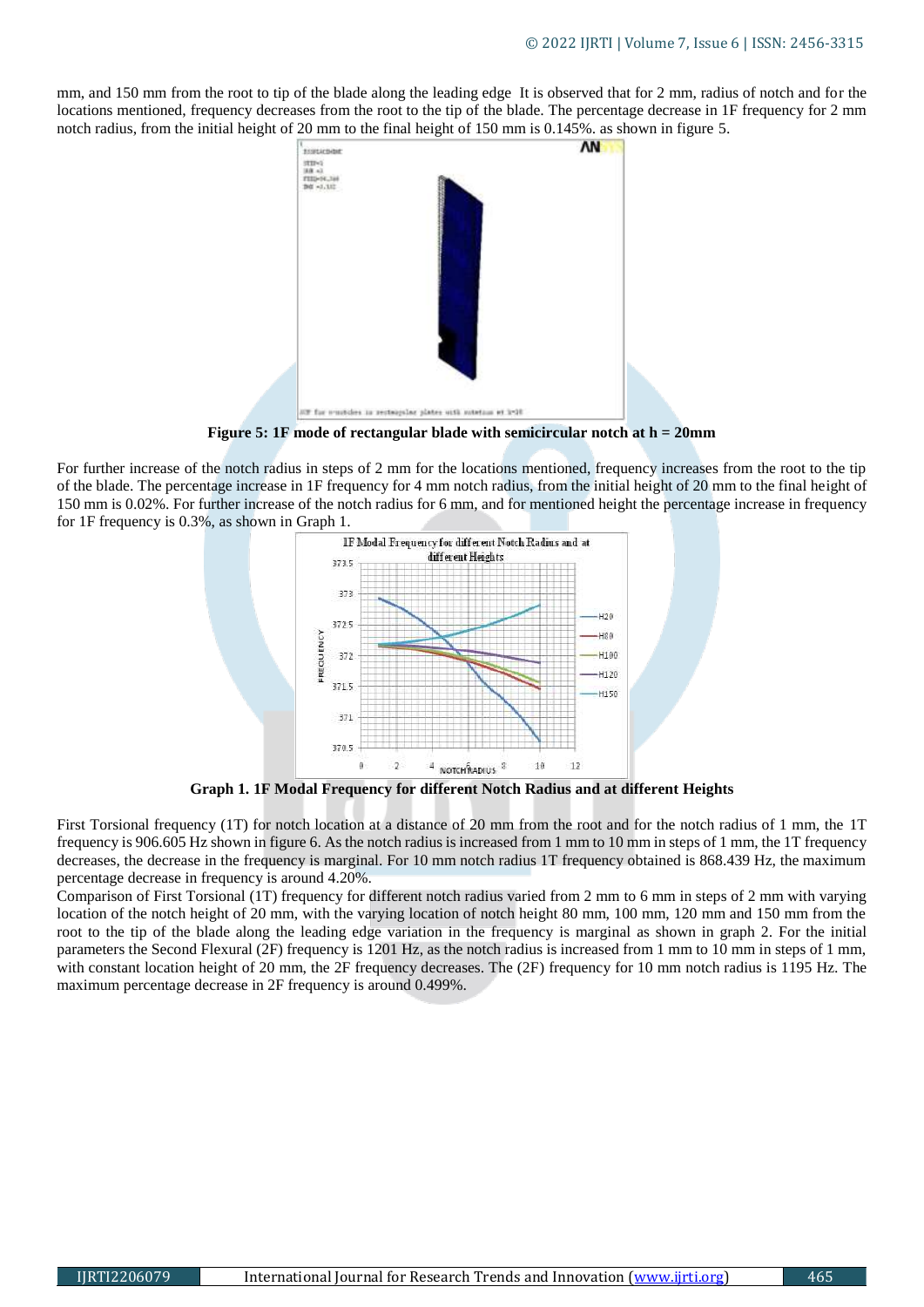

**Figure 6: 1T mode of rectangular blade with semicircular notch at h = 20mm**

Second Torsional frequency (2T) of 1 mm radius notch at a distance of 20 mm from the root of the blade is 2783 Hz as shown in figure 7. As the notch radius is increased from 1 mm to 10 mm in steps of 1 mm, at constant location height of 20 mm from the root, the frequency obtained for 10 mm notch radius is 2698 Hz, the frequency is decreases and the maximum percentage decrease in the frequency (2T) is 3.05%. Similarly for various location heights of notches (like 50 mm, 80 mm, 100 mm, 120 mm and 150 mm from the root on the leading edge of the blade) and also with radius of semicircular notches varied from 1 mm to 10 mm in steps of 1 mm, are analyzed and it is observed that 1F, 2F, 1T and 2T frequencies shows the similar trend as observed and discussed above. When the notch is at the tip of the beam the Natural frequency is slightly greater than those obtained when the notch is at the root of the beam. The Natural Frequencies of the beam increase for the notch location far from the root of the cantilever beam.



**Graph 2: 1t Modal Frequency Vs Notch Radius**



**Figure 7: 2T mode of rectangular blade with semicircular notch at h = 20mm**